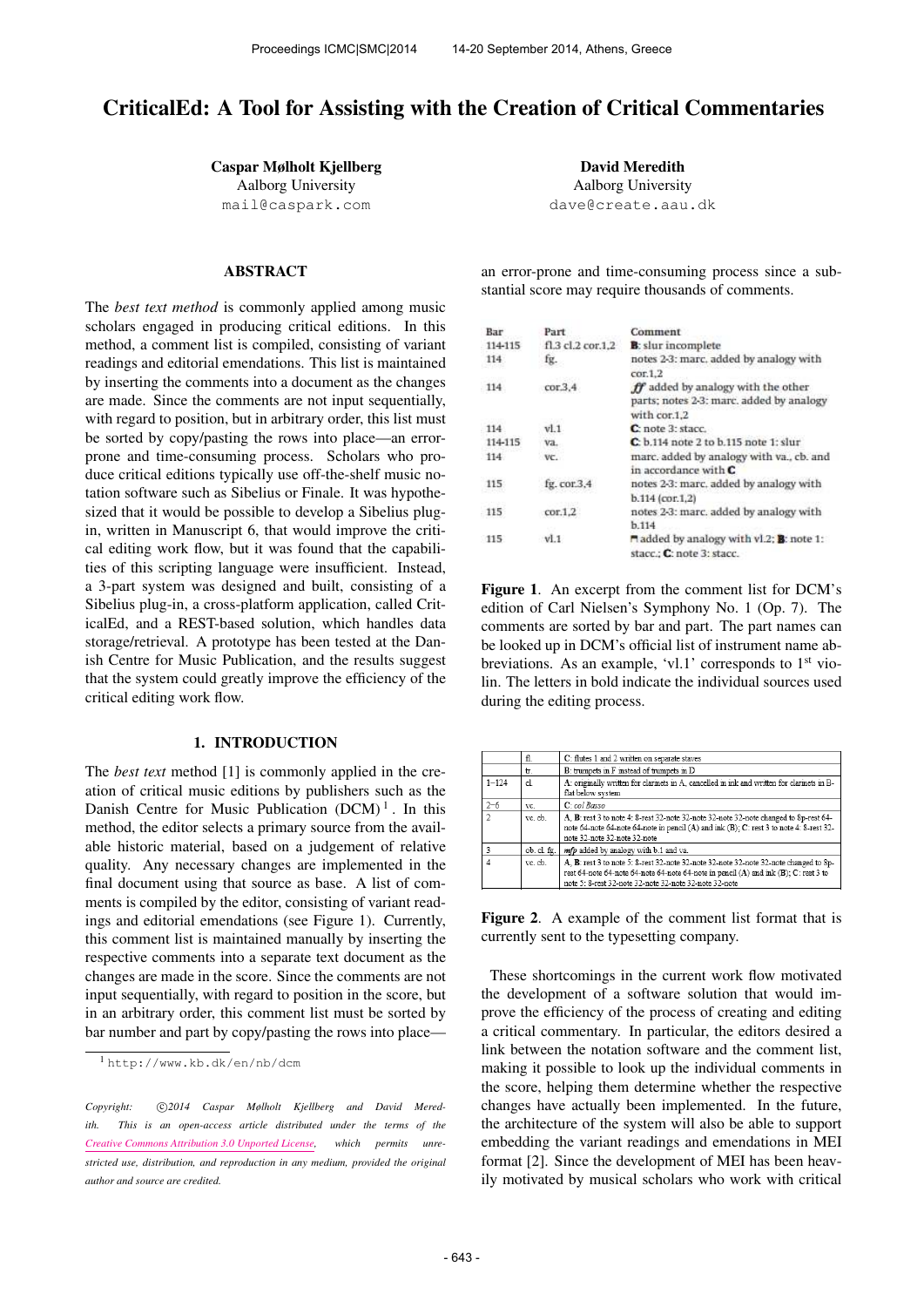editing, MEI includes many features relevant to the topic. It is also an open format, and it is already used in DCM's MerMEId [3, 4], a system for storing metadata about musical works. By presenting this data accordingly, it would be possible to take a step towards fully multidimensional, digital critical editions [5], in which the user is able to select and even specify his or her own customized view on the source material. In this paper, we present the design, development and evaluation of our software solution, named CriticalEd.

#### 2. SYSTEM DESIGN AND DESIGN PARADIGM



Figure 3. The structure of the CriticalEd system.

As our primary purpose is to produce a tool that can be used at DCM, our proposed solution to the problem of creating and maintaining critical commentaries is a 3 part system, consisting of a Sibelius [6] plug-in, written in Manuscript 6; a helper application, named CriticalEd; and a REST-based [7] solution for data storage/retrieval (see Figure 3). It would not have been possible to construct such a system using only Sibelius' own scripting system, Manuscript, since it has no support for event handling. Luckily, Manuscript has support for basic file input/output operations, making it possible to communicate with other applications through a command protocol. This led to the idea that by making the requirements for the notation software plug-in lightweight, it may be possible to support more than one notation editor (e.g. Finale [8]). This is a significant point, since different scholars and publishers may use different notation software. In order to be able to support other notation software, the respective software's scripting language must support gathering bar and staff name information, writing and reading files and inserting graphics in the score. It also needs to provide a way to associate values with the graphic objects, if it is to be possible to look up comments in the score. In order to be able to support as many platforms as possible (and, by extension, as many potential users as possible) it was decided that an open, cross-platform approach to the design problem had to be taken.

The helper application, CriticalEd, was written in JUCE [9], a C++ library that supports multiple platforms and has an extensive feature set. Because of its open nature, extremely large function set and large user base, it was chosen to develop the REST interface for storing/retrieving data from the database in PHP, using a MySQL database. The web interface is written in HTML5.

#### 3. INTERFACE DESIGN

The interface design is divided into three significant parts, Sibelius, CriticalEd and a web-based interface for viewing and editing the comment list.

Sibelius allows for mapping plug-ins to user-defined keyboard shortcuts. This is utilized to achieve tight integration with Sibelius. When the defined keyboard shortcut is pressed, the command file is changed, causing the respective dialogue to pop up in front of Sibelius. The user selects a passage in the score, then clicks the keyboard shortcut. This causes the "Add Comment" dialogue to pop up, with bar and part information already filled in, as can be seen in Figure 4. The interface for editing individual comments in the score has a similar design. The web interface is de-

| Start bar: 29                                    |          | End bar: 29 | String: 29 |
|--------------------------------------------------|----------|-------------|------------|
| Detected instruments:                            |          |             |            |
| 2. Violino (vl.)<br>Viola (va.)                  |          |             |            |
|                                                  |          |             |            |
|                                                  | vl.2 va. |             |            |
| String:<br>stacc. added by analogy with vc., cb. |          |             |            |

Figure 4. The dialogue presented when adding a comment. Information about the affected instruments and the position has been automatically filled in based on the current selection in Sibelius.

signed to be as transparent as possible, and it is written in HTML5. In order to make the system easier for users to adapt to, the structural layout of the data is made to be a tabular layout that resembles that of the documents currently used by the staff at DCM (see Figure 5). In the future, a more sophisticated view on the data will be designed and implemented in HTML5.

### 4. INTER-PROGRAM COMMUNICATION

Since the Manuscript scripting language has basic file input/output capabilities, we decided to design a lightweight communications protocol around this. A repository directory is created, in which a set of files are created, one for each type of command. Using the cross-platform, opensource FileWatcher library ([http://sourceforge.](http://sourceforge.net/projects/fwutilities/) [net/projects/fwutilities/](http://sourceforge.net/projects/fwutilities/)), a process running on another thread then watches the repository for file operations. When a file operation is detected (e.g. "addComment.cmd" was changed), a message is sent to CriticalEd's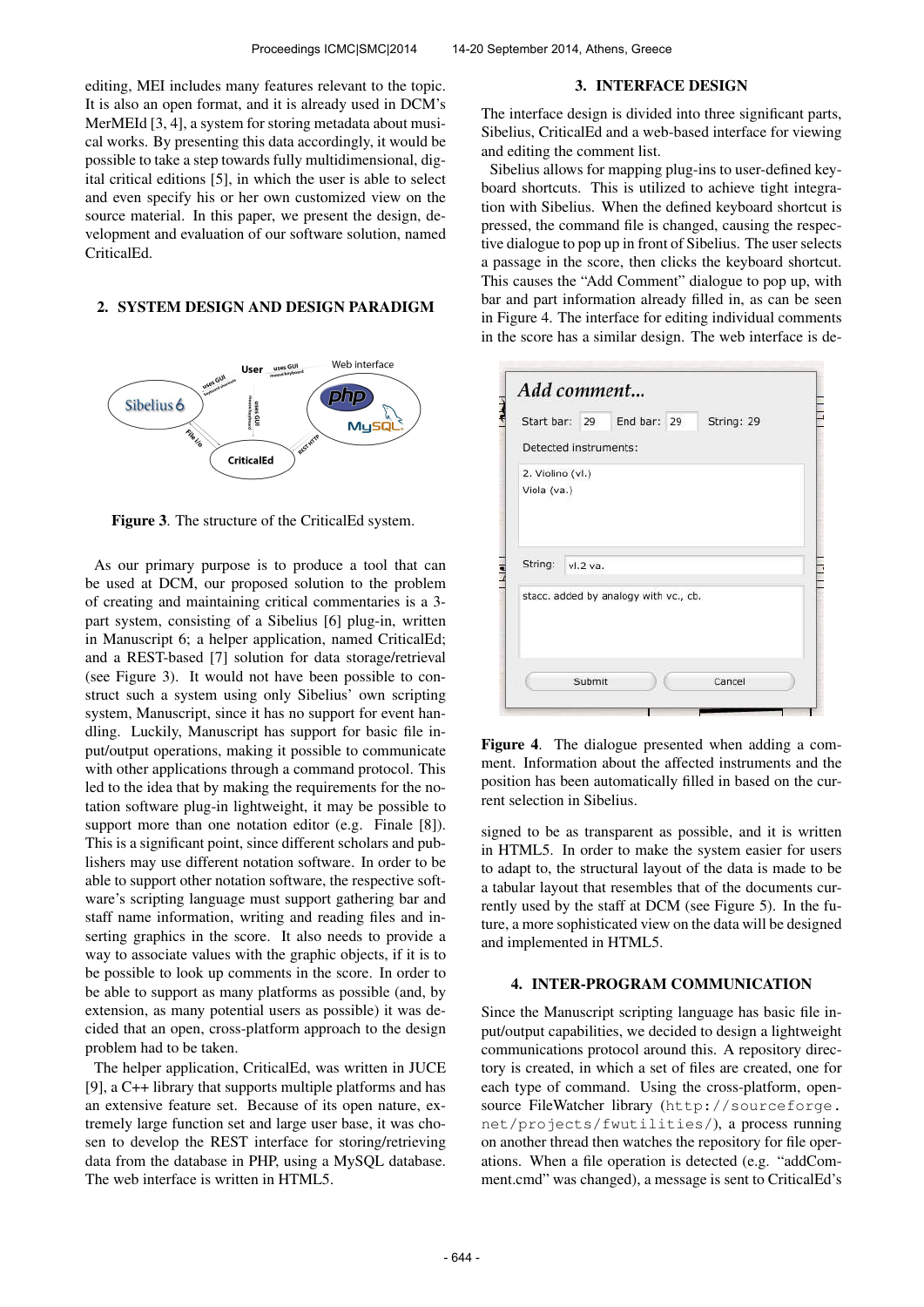#### Proceedings ICMC|SMC|2014 14-20 September 2014, Athens, Greece

| 39           | Violoncello                              | stacc. added by analogy<br>with b 16                                            |
|--------------|------------------------------------------|---------------------------------------------------------------------------------|
| 42-<br>43    | 1 Fagotto 2                              | slur added by analogy with<br>bb.19-20                                          |
| $45 -$<br>46 | Viola                                    | slur added by analogy with<br>$bb.21-22$                                        |
| $50 -$<br>51 | 1 Clarinetto (A) 2                       | cresc.-kile added by<br>analogy with bb.27-28,<br>92-93                         |
| $52-$<br>53  | Violino 2 Viola Violoncello Contrabbasso | stacc. added by analogy<br>with bb 29-31                                        |
| 69           | 1 Clarinetto (A) 2                       | p added by analogy with<br>the dynamic level in the<br>other instrumental parts |
| 74           | 1 Fagotto 2                              | triplet sign added                                                              |

Figure 5. A screenshot of the comment list currently generated by the PHP script. The first column shows the bar number, the second column the part name and the third column the actual comment text.

CommandInterpreter, which then takes the appropriate action (e.g. launch the "Add Comment" dialogue).

The file is then read, inserting each token-separated command parameter into a string array. Depending on the type of command, the parameters are passed on as needed. For an "Add Comment" operation, this includes bar and part data gathered by the plug-in from the current selection.

For some operations, it is necessary to confirm whether the comment was actually added to the database, in order to ensure consistency between the comment list and the score. This means that the software is locked by the plugin while the operation is carried out in CriticalEd, checking for changes to the response.cmd file. Upon finishing the dialogue in CriticalEd, a corresponding message (e.g. SUBMIT SUBMITTED, SUBMIT CANCELED or SUB-MIT FAILED) is sent to Sibelius through response.cmd. Before initiating the transaction, a check is made that a response is not associated with the wrong command at any time. The unique integer identifier of the comment is also sent to Sibelius, which is added to the graphic objects used for indication as a user parameter, which can later be used to identify which comment indicators are associated with which comments in the score.

#### 5. PARSING DCM INSTRUMENT STRINGS

It is not possible to simply use the output from the plug-in directly because DCM adhere to certain strict formatting guidelines in their publications. The part string has to be parsed and converted to an instrument abstraction in CriticalEd. An example of such a string could be "1 Clarinetto (A) 2", which is the data gathered from a staff containing both the 1st and 2nd A clarinets in DCM's edition of Peter Heise's *Drot og Marsk* [10]. More examples can be seen in Figure 6. In total, four major instrument string variants can be found in this particular work (see Table 1). Each of these variants can also be found with additional information added in parentheses, e.g. (Flauto piccolo) or (A), indicating the transposition of the instrument.

In order to parse these strings, it is first determined which of the four types the string belongs to by checking for the conditions found in the second column of Table 1. Then the string is checked for the "(" character, which

| parts                                        |
|----------------------------------------------|
| Oboe 1                                       |
| Flauto 1                                     |
| Flauto 1                                     |
| Violino 2 Viola                              |
| Violino 1                                    |
| Violino 2 Viola                              |
| 1 Clarinetto (A) 2 1 Corno (F) 2 Violoncello |
| 1 Fagotto 2                                  |
| Contrabbasso                                 |
| $1$ Corno (F) $2$                            |
| Violino 1 Violino 2                          |
| Violoncello                                  |
| 1 Fagotto 2                                  |

Figure 6. An example of some of the strings that were output during the first prototype test at DCM.

would indicate that extra detail is also present in the string. The length of the string between the parentheses is then checked. If its length is only a single character, it is assumed that it is transposition information. If it is longer, the string is identified as an arbitrary detail string, such as "Flauto piccolo". Finally, all identified instruments per staff are added. This is done for each staff.

| Instrument(s)  | <b>Identification Method</b>     |  |  |
|----------------|----------------------------------|--|--|
| One numbered   | Last character is numeric.       |  |  |
| Two numbered   | Numeric character at both ends.  |  |  |
| One unnumbered | No numeric characters present.   |  |  |
| Two unnumbered | Two concurrent space characters, |  |  |
|                | no numeric characters.           |  |  |

Table 1. The instrument string variants found in *Drot og Marsk* [10].

#### 6. IN-SCORE COMMENT INDICATION

The DCM staff desired clear visual in-score indication of comments in Sibelius. It was discovered that it is possible to add graphics to individual bars using Manuscript. This is done by calling the AddGraphic method on the affected bar object. The graphics must be in .TIFF format, and it is possible to change the x- and y-offset and scaling factors.

In order to clearly indicate where comments have been inserted, sets of nine images are used, consisting of four corners and vertical and horizontal bar lines for the edges. An example of a 2-by-2 comment can be seen in Figure 7. An icon has also been designed for single bar comments. Several sets of images have been generated, each in a different, strong colour theme. If more than one comment begins at a specific bar and part, the x-offset is changed, and another image set is chosen. The indicators are inserted into the score using a dynamic script, written in Manuscript 6.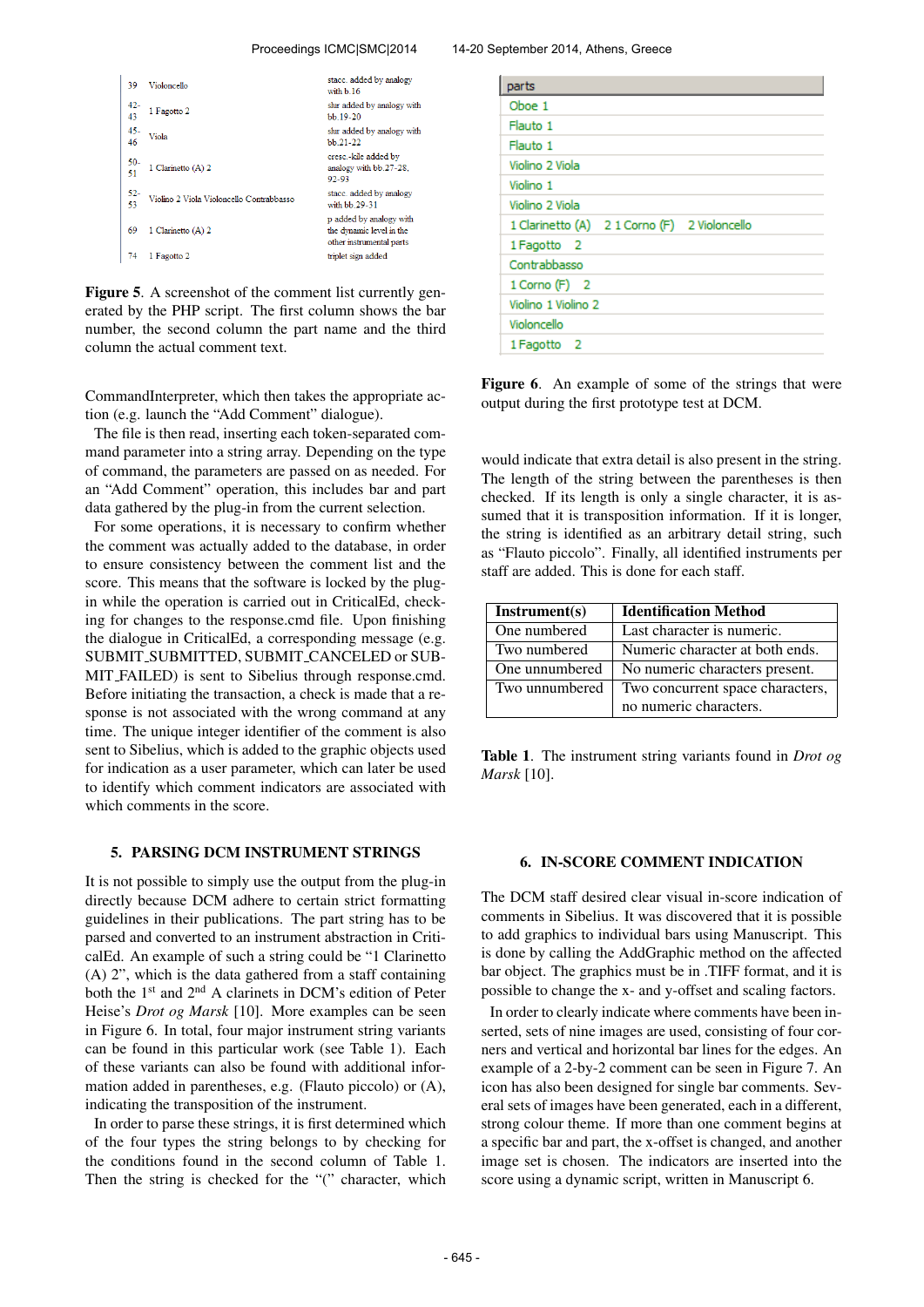

Figure 7. A screenshot from Sibelius of the in-score indicator graphics, here a 2-by-2 comment. Note that the box is extended by vertical and horizontal lines if a larger comment block is selected.

# 7. DATA STORAGE/RETRIEVAL

Data storage and retrieval is done using a RESTbased approach, meaning that all communication is done with HTTP GET/POST/PUT/DELETE requests. The comment-list data is stored in a MySQL database, with storage and retrieval to and from this database being carried out through a RESTful [7] interface written in PHP. The MySQL database may very well be changed to an XML-native database in a future revision, such as eXistdb (<http://www.exist-db.org>). As both PHP and JUCE have excellent facilities for processing XML, the data is passed around in XML format to enable easy handling. This is also done because, in future versions of the software, we want to allow for the possibility of embedding musical snippets into comments in MEI format.

# 8. EVALUATION

An ethnographic approach was taken during the evaluation of the first prototype, which was used as a proof-ofconcept. The prototype was tested on the DCM staff, three senior staff members and a student help. Everything was recorded on audio for later transcription. The participants were given the task of inserting  $5 + 25$  comments into the score, using the CriticalEd system. The first five comments were used for familiarizing the participant with the software, the remaining 25 for the actual test. Initially, the participant was given a short introduction to the control scheme. Then, the participant was asked to begin inputting the first five comments. Taking note of any annoyances and comments expressed by the staff, the facilitator guided the participant until the first five comments were input satisfactory and then moved on to the larger set of comments. The final stage was timed using a stopwatch.

The test resulted in a set of comments and observations that could be interpreted to define a new set of requirements for the next prototype. Most of the changes were fairly trivial, caused by the early stage of the software, but there were also some important observations and comments.

One participant noted that the instrument definitions were messy and could be improved, a problem that was solved by introducing parsing of the output strings from Sibelius. Another user suggested that icons should be more visible, in response to which the visual indication in Sibelius was made larger and more colour-intensive. Another suggestion was that the system could be used by music teachers to evaluate and annotate written assignments involving the writing of music. The potential of the system to be used for this will be explored in future work. There were also a number of comments from users that suggested that the system was, broadly speaking, fulfilling its intended purpose and could potentially improve work flow (e.g., "Marking scores works really well", "Not a realistic reproduction of our work flow, but it is very exciting, and has potential to improve our work flow.")

#### 9. CONCLUSIONS

Even though the system is currently at a rather immature state, it was concluded, based on the test participants' comments from the first prototype test, that the taken approach is indeed a valid way to tackle the problem of assuring comment list consistency and improving the work flow within teams of scholars creating critical music editions. The information gathered at the next evaluation phase will be used to improve the system further, leading, hopefully, to deployment in the production process at the Danish Centre for Music Publication within the very near future. Having achieved that goal, our next steps will be to (1) add support for other notation software packages (e.g., Finale), (2) explore other possible applications of the software (e.g., as an educational tool) and (3) work towards integrating CriticalEd into a system for authoring fully multidimensional critical editions.

# Acknowledgements

David Meredith is partially funded by the EU FET STREP collaborative project grant, "Learning to Create" (Lrn2Cre8). The project Lrn2Cre8 acknowledges the financial support of the Future and Emerging Technologies (FET) programme within the Seventh Framework Programme for Research of the European Commission, under FET grant number 610859.

#### 10. REFERENCES

- [1] J. Grier, *The Critical Editing of Music: History, Method and Practice*. Cambridge: Cambridge University Press, 1996.
- [2] MEI Council, "Music encoding initiative guidelines (release 2013, revision 2.1.0)," 2013, available online at [http://music-encoding.googlecode.com/files/](http://music-encoding.googlecode.com/files/MEI_Guidelines_2013_v2.1.0.pdf) MEI\_[Guidelines](http://music-encoding.googlecode.com/files/MEI_Guidelines_2013_v2.1.0.pdf)\_2013\_v2.1.0.pdf.
- [3] S. Lundberg and A. T. Geertinger, "MerMEId: Metadata Editor and Repository for MEI Data," 2013, [http:](http://labs.kb.dk/editor/) [//labs.kb.dk/editor/.](http://labs.kb.dk/editor/) Accessed 1 April 2014.